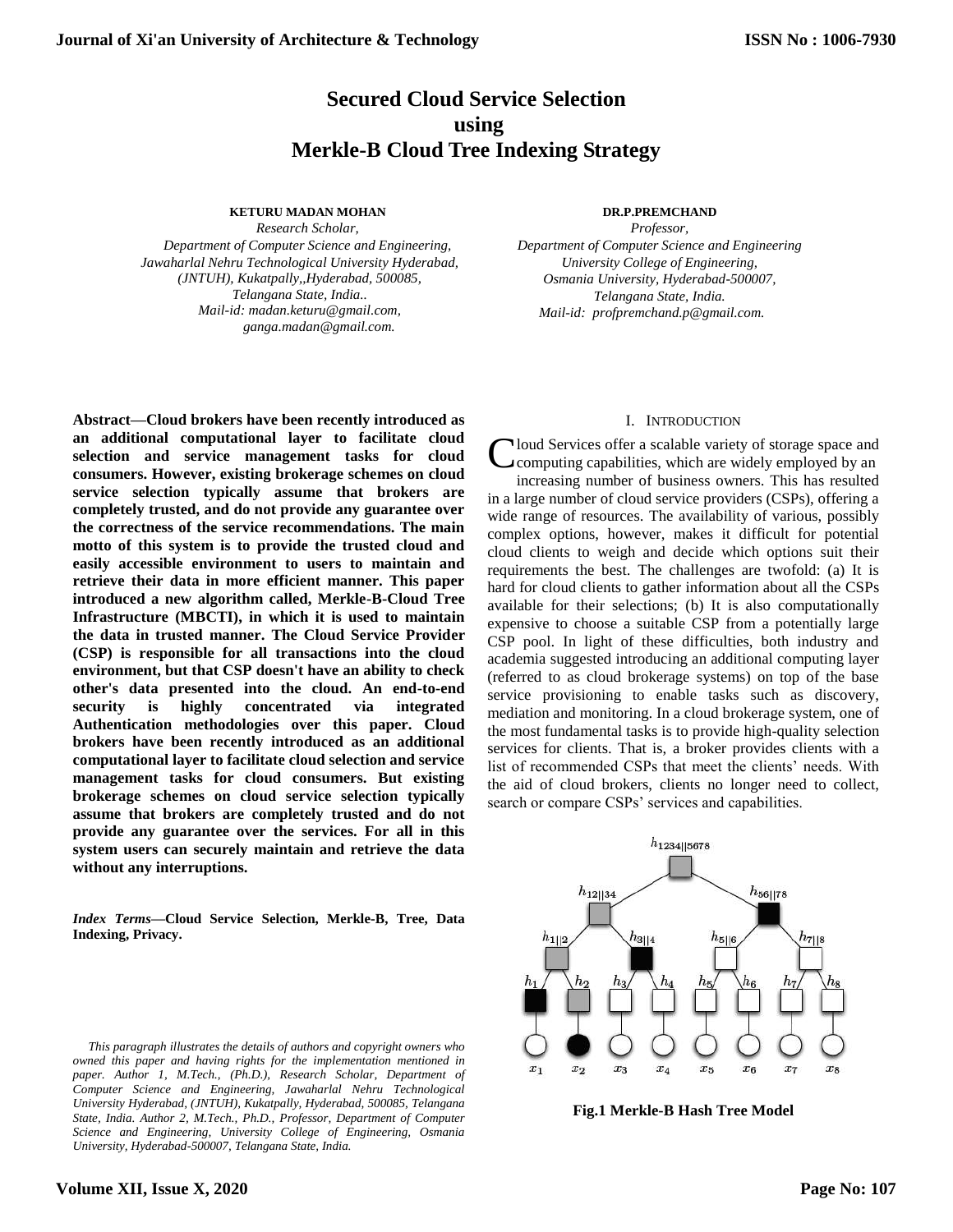The underlying assumption in the existing cloud brokerage schemes is that brokers are completely trusted and thus will always provide unbiased best available options to clients. Under this assumption, none of the existing works provides guarantees over the correctness or completeness of the service selection recommendations to the cloud clients. Without the ability to verify the correctness of the service recommendation, cloud clients could be easily cheated by malicious brokers. For instance, malicious brokers could recommend their favorable CSPs as much as possible and ignore other suitable CSPs, without being caught by the clients. More seriously, due to the lack of supervision and verification of brokers' actions, malicious brokers could even recommend malicious CSPs which collect and sell clients' private resources, monitor clients' hosts during cloud service provisioning, causing major financial and confidentiality losses to the clients. Therefore, it is important to equip the clients with verification capabilities of the obtained recommendations. The clients may not need to verify each recommendation result, but they certainly need to have the ability to do so when they feel necessary. In this work, we propose innovative authenticated index structures and verification protocols to allow clients to verify the completeness and authenticity of brokers' answers. This problem is related to that of authentication of query results for outsourced databases.

However, the characteristics of cloud service selection actually raise a new series of challenges. First, cloud service selection typically allows cloud users to specify multiple service requirements (i.e., multi-dimensional range queries), whereas many existing works on query authentication only support range queries on one or two dimensions (e.g., verifying location-based query results). Second, it is always desirable to have efficient cloud service selection and verification so that the cloud end users would not feel delay of services, but existing few works, although support authentication of multi-dimensional query results, are time consuming, resulting that they could not meet the demands of today's real-time cloud service recommendations. In order to overcome the limitations of existing techniques, both in terms of efficiency and supported functionality, we propose a new authenticated index structure, called Merkle-B Cloud Tree, which is a variant of the Merkle B+ tree and is specifically tailored for cloud service selections.

#### II. RELATED STUDY

In the year of 2010, the authors "O. Goldreich and R. Ostrovsky [1]" proposed a paper titled "Software Protection and Simulation on Oblivious Rams [1]", in that they described such as: Software protection is one of the most important issues concerning computer practice. There exist many heuristics and ad-hoc methods for protection, but the problem as a whole has not received the theoretical treatment it deserves. In this paper, we provide theoretical treatment of software protection. We reduce the problem of software protection to the problem of efficient simulation on oblivious RAM. A machine is oblivious if the sequence in which it accesses memory locations is equivalent for any two inputs with the same running time. For example, an oblivious Turing Machine is one for which the movement of the heads on the tapes is identical for each computation. (Thus, the movement is independent of the actual input.) What is the slowdown in the running time of a machine, if it is required to be oblivious? In 1979, Pippenger and Fischer showed how a two-tape oblivious Turing Machine can simulate, on-line, a one-tape Turing Machine, with a logarithmic slowdown in the running time. We show an analogous result for the random-access machine (RAM) model of computation. In particular, we show how to do an on-line simulation of an arbitrary RAM by a probabilistic oblivious RAM with a polylogaithmic slowdown in the running time. On the other hand, we show that a logarithmic slowdown is a lower bound.

In the year of 2012, the authors "D. Boneh, G. Di Crescenzo, R. Ostrovsky, and G. Persiano [2]" proposed a paper titled "Public key encryption with keyword search [2]", in that they described such as: the problem of searching on data that is encrypted using a public key system. Consider user Bob who sends email to user Alice encrypted under Alice's public key. An email gateway wants to test whether the email contains the keyword "urgent" so that it could route the email accordingly. Alice, on the other hand does not wish to give the gateway the ability to decrypt all her messages. We define and construct a mechanism that enables Alice to provide a key to the gateway that enables the gateway to test whether the word "urgent" is a keyword in the email without learning anything else about the email. We refer to this mechanism as Public Key Encryption with keyword Search. As another example, consider a mail server that stores various messages publicly encrypted for Alice by others. Using our mechanism Alice can send the mail server a key that will enable the server to identify all messages containing some specific keyword, but learn nothing else. We define the concept of public key encryption with keyword search and give several constructions.

In the year of 2010, the authors "S. Kamara and K. Lauter [3]" proposed paper titled "Cryptographic cloud storage in Financial Cryptography and Data Security [3]", in that they described such as: the problem of building a secure cloud storage service on top of a public cloud infrastructure where the service provider is not completely trusted by the customer. We describe, at a high level, several architectures that combine recent and non-standard cryptographic primitives in order to achieve our goal. We survey the benefits such an architecture would provide to both customers and service providers and give an overview of recent advances in cryptography motivated specifically by cloud storage.

#### III. SYSTEM SUMMARY

## *A. Existing System*

Cloud services offer a scalable variety of storage space and computing capabilities, which are widely employed by an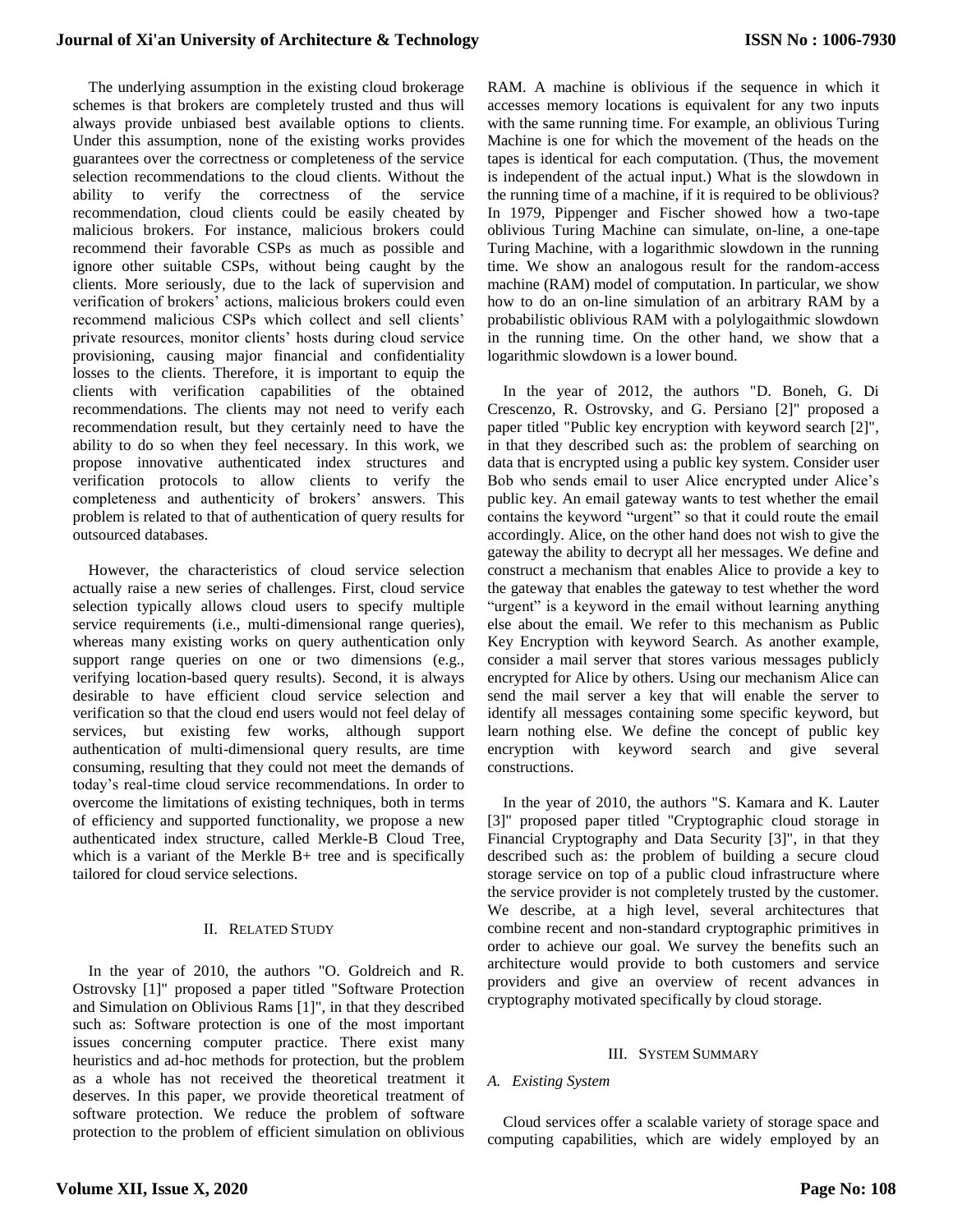increasing number of business owners. This has resulted in a large number of cloud service providers (CSPs), offering a wide range of resources. The availability of various, possibly complex options, however, makes it difficult for potential cloud clients to weigh and decide which options suit their requirements the best. The challenges are twofold: It is hard for cloud clients to gather information about all the CSPs available for their selections. It is also computationally expensive to choose a suitable CSP from a potentially large CSP pool. Existing works on cloud service selection are focused only on how to select the services that satisfy customers' requirements. None of them considers security issues involved in the service selection, and none of them provides verifiable schemes to prove the correctness and completeness of their service selection results as addressed in our work.

#### **Disadvantages**

- Fully Broker based data maintenance methodology and data are open to server administrator.
- Existing works on cloud service selection are focused only on how to select the services that satisfy customers' requirements.
- None of them considers security issues involved in the service selection, and none of them provides verifiable schemes to prove the correctness and completeness of their service selection results as addressed in our work.

## *B. Proposed System*

Existing use the collector for securely generating and sharing location-based information, whereas, we use the collector to achieve service verification in the cloud. Our proposed authenticated index structures are related to those developed for query authentication in outsourced databases which can be classified into two main categories: Hash-based approaches and Signature-based approaches. As our proposed data structure is developed based on the Merkle-B tree indexing strategy.



# **Fig.2 Proposed System Architecture**

#### **Advantages**

- Broker free trusted data maintenance service.
- CSP cannot able to view the Server data.
- Cost, Time and Performance is so effective.

The following algorithm illustrates the proposed system logic and the flow nature in detail.

**\_\_\_\_\_\_\_\_\_\_\_\_\_\_\_\_\_\_\_\_\_\_\_\_\_\_\_\_\_\_\_\_\_\_\_\_\_\_\_\_\_\_\_\_\_\_\_\_**

**\_\_\_\_\_\_\_\_\_\_\_\_\_\_\_\_\_\_\_\_\_\_\_\_\_\_\_\_\_\_\_\_\_\_\_\_\_\_\_\_\_\_\_\_\_\_\_\_**

## **Algorithm: Merkle Hash Tree**

*Step-1:* Take a file or stream of binary data *Step-2:* Split the file into chunks, not necessarily of the same size, but usually the case *Step-3:* For an odd number of chunks, use an all-zeros value to complete the pair *Step-4:* Generate a hash digest, e.g. SHA1, of each chunk *Step-5:* Arrange these in the same order as the content in the file *Step-6:* Interleave an empty space after each chunk hash, for subsequent hashes *Step-7:* Optionally, these can be inserted into an array using the even indexes *Step-8:* Concatenate each pair of chunk hashes, and hash the resulting data again with SHA1 *Step-9:* Move "up" a row, or level, in the tree-to-be *Step-10:* Insert the new hash digest in the spare slot between the two hashed chunks *Step-11:* Repeat across the whole file *Step-12:* Between each pair of original chunks, there will still be a spare slot left *Step-13:* Move "up" a level in the tree again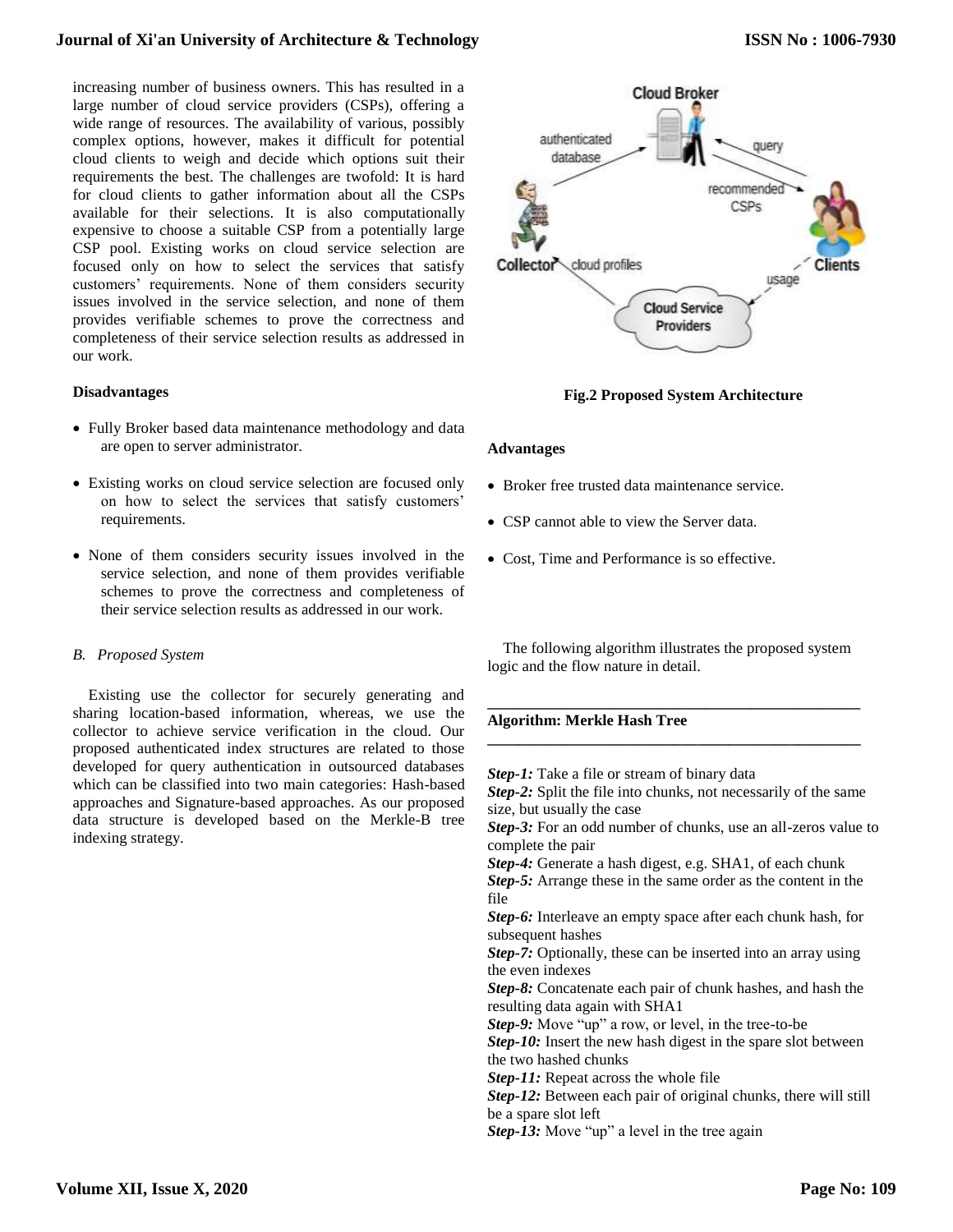*Step-14:* This time, hash the hash digests from the second layer, not the bottom layer *Step-15:* Repeat this process using only the newly generated hashes, across the whole file *Step-16:* Finally, repeat this entire process until there is a single hash digest of the entire file.

\_\_\_\_\_\_\_\_\_\_\_\_\_\_\_\_\_\_\_\_\_\_\_\_\_\_\_\_\_\_\_\_\_\_\_\_\_\_\_\_\_\_\_\_\_\_\_\_

### IV. SYSTEM IMPLEMENTATION

This paper adopts the new methodologies and those methodologies are implemented by using the following modules, which are all will be briefly explained below.

#### *A. Cloud Service Provider Portal*

This Cloud Service Provider Portal module is the Main Portal for Cloud Service Provider, which provides an ability to the CSP to navigate to the respective pages such as Cloud Server Creation, Registration Accept/Removal and File Maintenance Portal. Generally says, a cloud Service provider is a company or individual, which offers some component of cloud computing – typically Infrastructure as a Service (IaaS), Software as a Service (SaaS) or Platform as a Service (PaaS) – to other businesses or individuals. Cloud providers are sometimes referred to as cloud service providers or CSPs.

### *B. Authentication Module*

Authentication is a process in which the credentials provided are compared to those on file in a database of authorized users' information on a local operating system or within an authentication server. If the credentials match, the process is completed and the user is granted authorization for access. User authentication is the verification of an active human-to-machine transfer of credentials required for confirmation of a user's authenticity; the term contrasts with machine authentication, which involves automated processes that do not require user input.

## *C. User Verification Module*

The User Verification Module is to easily configure permissions and anything else; the verification process is rolebased. New users optionally obtain a quarantine role, which can be used for evaluation, observation or simply for confusion and ambiguities. This module allows you to have email verification and in meanwhile allowing the users to type their own passwords. If they do not verify their accounts in a certain time interval the user will be blocked.

## *D. Cloud Broker Authorization*

Cloud Broker Authorization module allows the brokers to register their identities into the system with proper nature. Cloud access security brokers (CASBs) are on-premises, or cloud-based security policy enforcement points, placed between cloud service consumers and cloud service providers to combine and interject enterprise security policies as the cloud-based resources are accessed. CASBs consolidate multiple types of security policy enforcement. Example security policies include authentication, single sign-on, authorization, credential mapping, device profiling, encryption, tokenization, logging, alerting, malware detection/prevention and so on.

### *E. Data Uploading*

This Data Uploading module allows the data owner to upload the data into Cloud Server without any security issues. It allows the data owner to maintain their files into server with proper descriptions. Uploading is the transmission of a file from one computer system to another, usually larger computer system. From a network user's point-of-view, to upload a file is to send it to another computer that is set up to receive it.

## *F. Data Searching Portal*

The module of Data Searching allows the data user to search for the required data from the cloud and get access from the server immediately with proper security norms. This portal is efficient for searching the data from server with advanced content based searching mechanisms.

#### V. RESULT AND DISCUSSION

This section briefly describes the results of the proposed approach and the algorithms are depicted with proper accuracy ratio. The proposed system algorithms Merkle-B Tree indexing nature over cloud system provides multiple features and in association with security norms. The following figure, Fig.3 provides the price range variations of the queried structure over cloud environment.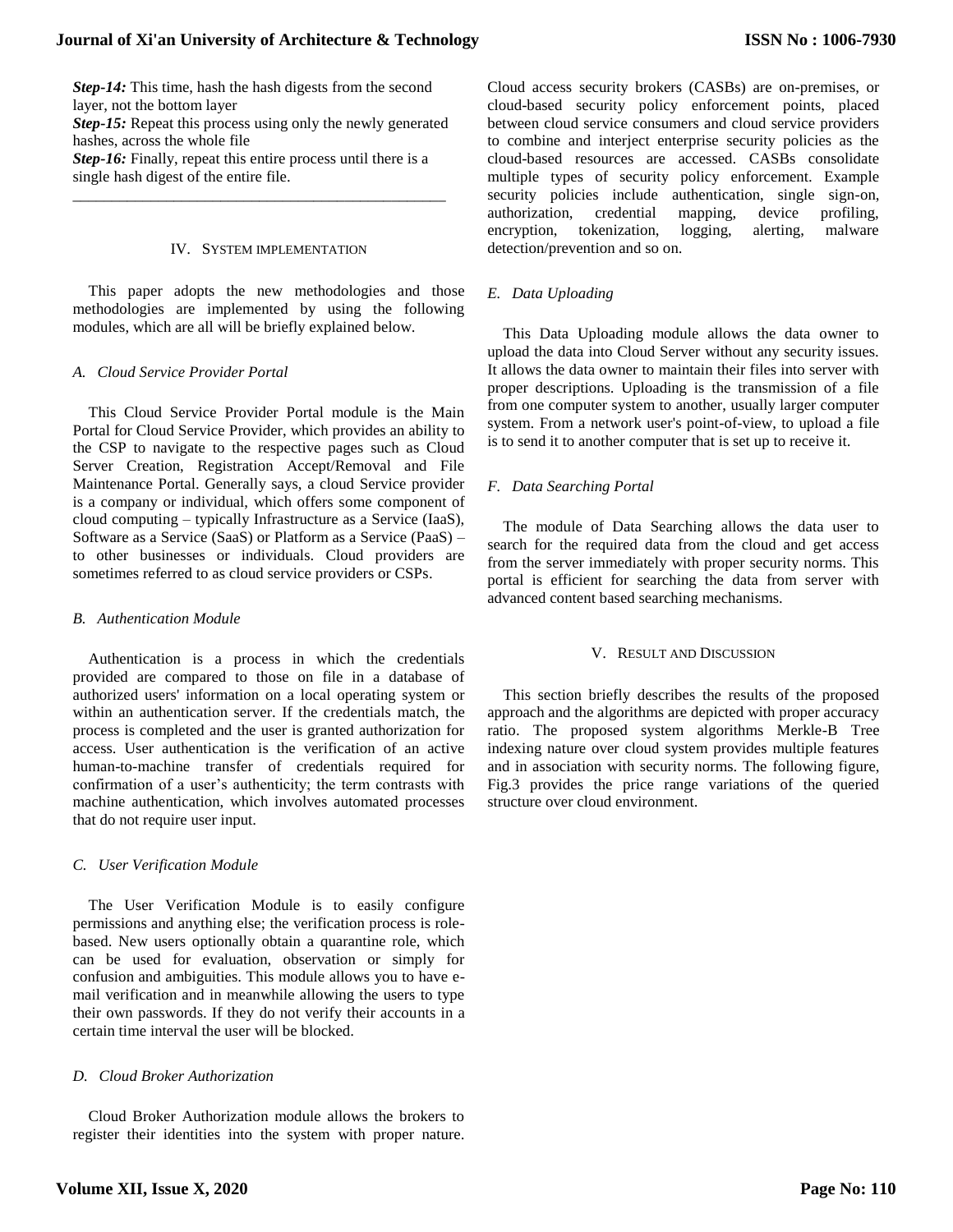

**(a) Cloud Service Selection**



# **(b) Verification of Outcome**

# **Fig.3 Effect of the Queried Price Range**

The following figure, Fig.4 illustrates that the verification performance of the proposed scheme (as shown in Fig. 4(b)), which is similar to the service selection.







**(b) Service Selection**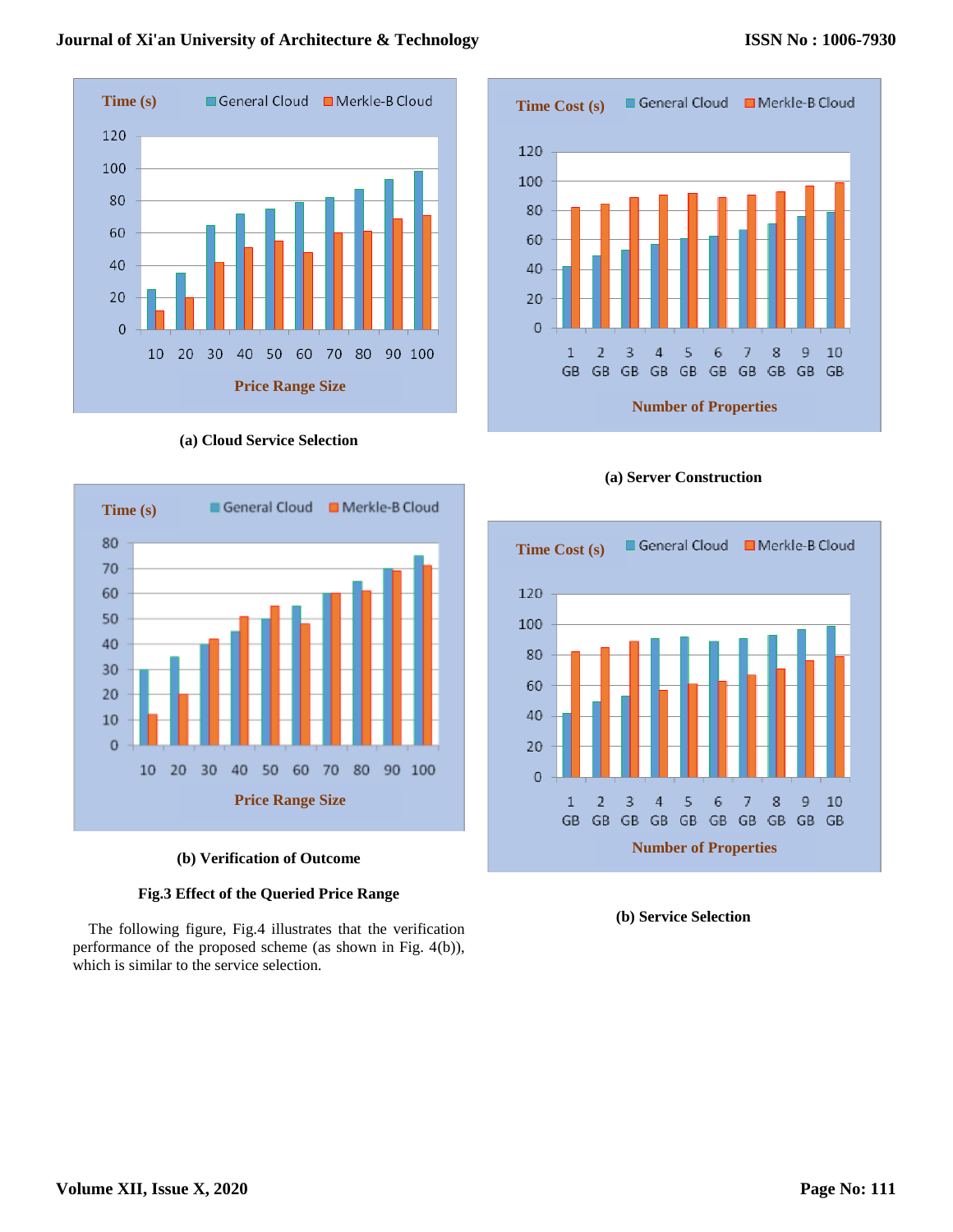

#### **(c) Outcome Verification**

#### **Fig.4Effect of the Cloud Service Provider Properties**

#### VI. CONCLUSION

In this system, we propose an innovative Cloud Service Selection Verification (CSSV) system to achieve cheating-free cloud service selection under cloud brokerage architecture. The core of our system is an efficient authenticated index structure to ensure the authenticity, the satisfiability and the completeness of the service selection results. Our experimental results show the effectiveness and efficiency of our schemes compared with the state-of-the-art.

#### **References**

[1] O. Goldreich and R. Ostrovsky, "Software Protection and Simulation on Oblivious Rams", Journal of the ACM, https://doi.org/10.1145/233551.233553, 2010.

[2] D. Boneh, G. Di Crescenzo, R. Ostrovsky, and G. Persiano, "Public key encryption with keyword search", International Conference on the Theory and Applications of Cryptographic Techniques, 2012.

[3] S. Kamara and K. Lauter, "Cryptographic cloud storage in Financial Cryptography and Data Security", International Conference on Financial Cryptography and Data Security, 2010.

[4] A. Lenk, M. Menzel, J. Lipsky, S. Tai, and P. Offermann, "What are you paying for? performance benchmarking for Infrastructureasa-Service offerings," in 2011 IEEE International Conference on Cloud Computing (CLOUD), 2011, pp. 484–491.

[5] Z. urRehman, O. K. Hussain, S. Parvin, and F. K. Hussain, "A framework for user feedback based cloud service monitoring," in 2012 Sixth International Conference on Complex, Intelligent and Software Intensive Systems (CISIS), 2012, pp. 257–262.

[6] L. Li and Y. Wang, "Subjective trust inference in composite services." AAAI, 2010.

[7] L. Qu, Y. Wang, and M. A. Orgun, "Cloud service selection based on the aggregation of user feedback and quantitative performance assessment," in 2013 IEEE International Conference on Services Computing (SCC), 2013, pp. 152–159.

[8] L. Xin and A. Datta, "On trust guided collaboration among cloud service providers," in 2010 6th International Conference on Collaborative Computing: Networking, Applications and Worksharing (CollaborateCom), 2010, pp. 1–8.

[9] S. Sundareswaran, A. Squicciarini, and D. Lin, "A brokeragebased approach for cloud service selection," in 2012 IEEE 5th International Conference on Cloud Computing (CLOUD). IEEE, Aug. 2012, pp. 558–565.

[10] F. Li, M. Hadjieleftheriou, G. Kollios, and L. Reyzin, "Dynamic authenticated index structures for outsourced databases," in SIGMOD '06: Proceedings of the 2006 ACM SIGMOD international conference on Management of data. ACM Request Permissions, Jun. 2006.

[11] E. Mykletun, M. Narasimha, and G. Tsudik, "Signature bouquets: immutability for aggregated/condensed signatures," in Computer Security – ESORICS 2004, ser. Lecture Notes in Computer Science. Springer Berlin Heidelberg, 2004, vol. 3193, pp. 160–176.

[12] M. Narasimha and G. Tsudik, "DSAC: integrity for outsourced databases with signature aggregation and chaining," in Proceedings of the 14th ACM International Conference on Information and Knowledge Management, 2005, pp. 235–236.

[13] H. Pang, A. Jain, K. Ramamritham, and K.-L. Tan, "Verifying completeness of relational query results in data publishing," in Proceedings of the 2005 ACM SIGMOD International Conference on Management of Data, 2005, pp. 407–418.

[14] H. Pang, J. Zhang, and K. Mouratidis, "Scalable verification for outsourced dynamic databases," Proceedings of the VLDB Endowment, vol. 2, no. 1, pp. 802–813, 2009.

[15] Q. Zheng, S. Xu, and G. Ateniese, "Efficient query integrity for outsourced dynamic databases," in CCSW '12 Proceedings of the 2012 ACM Workshop on Cloud computing security workshop. ACM, 2012, pp. 71–82.

[16] Y. Yang, S. Papadopoulos, D. Papadias, and G. Kollios, "Authenticated indexing for outsourced spatial databases," The VLDB Journal, vol. 18, no. 3, pp. 631–648, 2009.

[17] P. Devanbu, M. Gertz, C. Martel, and S. G. Stubblebine, "Authentic data publication over the internet," Journal of Computer Security, vol. 11, no. 3, pp. 291–314, 2003.

[18] W. Cheng, H. Pang, and K.-L. Tan, "Authenticating multidimensional query results in data publishing," in Proceedings of the 20th IFIP WG 11.3 Working Conference on Data and Applications Security, 2006, pp. 60–73.

[19] H. Pang and K.-L. Tan, "Authenticating query results in edge computing," in Proceedings of the 20th International Conference on Data Engineering (ICDE), 2004, pp. 560–571.

[20] Z. Yang, S. Gao, J. Xu, and B. Choi, "Authentication of range query results in mapreduce environments," in Proceedings of the Third International Workshop on Cloud Data Management, 2011, pp. 25–32.

[21] H. V. Jagadish, B. C. Ooi, K.-L. Tan, C. Yu, and R. Zhang, "iDistance: an adaptive B+-tree based indexing method for nearest neighbor search," ACM Trans Database Systems (TODS), vol. 30, no. 2, pp. 364–397, Jun. 2005.

[22] S. Papadopoulos, D. Papadias, W. Cheng, and K.-L. Tan, "Separating authentication from query execution in outsourced databases," in IEEE 25th International Conference on Data Engineering (ICDE), 2009, pp. 1148–1151.

[23] E. Mykletun, M. Narasimha, and G. Tsudik, "Authentication and integrity in outsourced databases," ACM Transactions on Storage (TOS), vol. 2, no. 2, pp. 107–138, 2006.

[24] S. Bajaj and R. Sion, "CorrectDB: SQL engine with practical query authentication," Proceedings of the VLDB Endowment, vol. 6, no. 7, pp. 529–540, 2013.